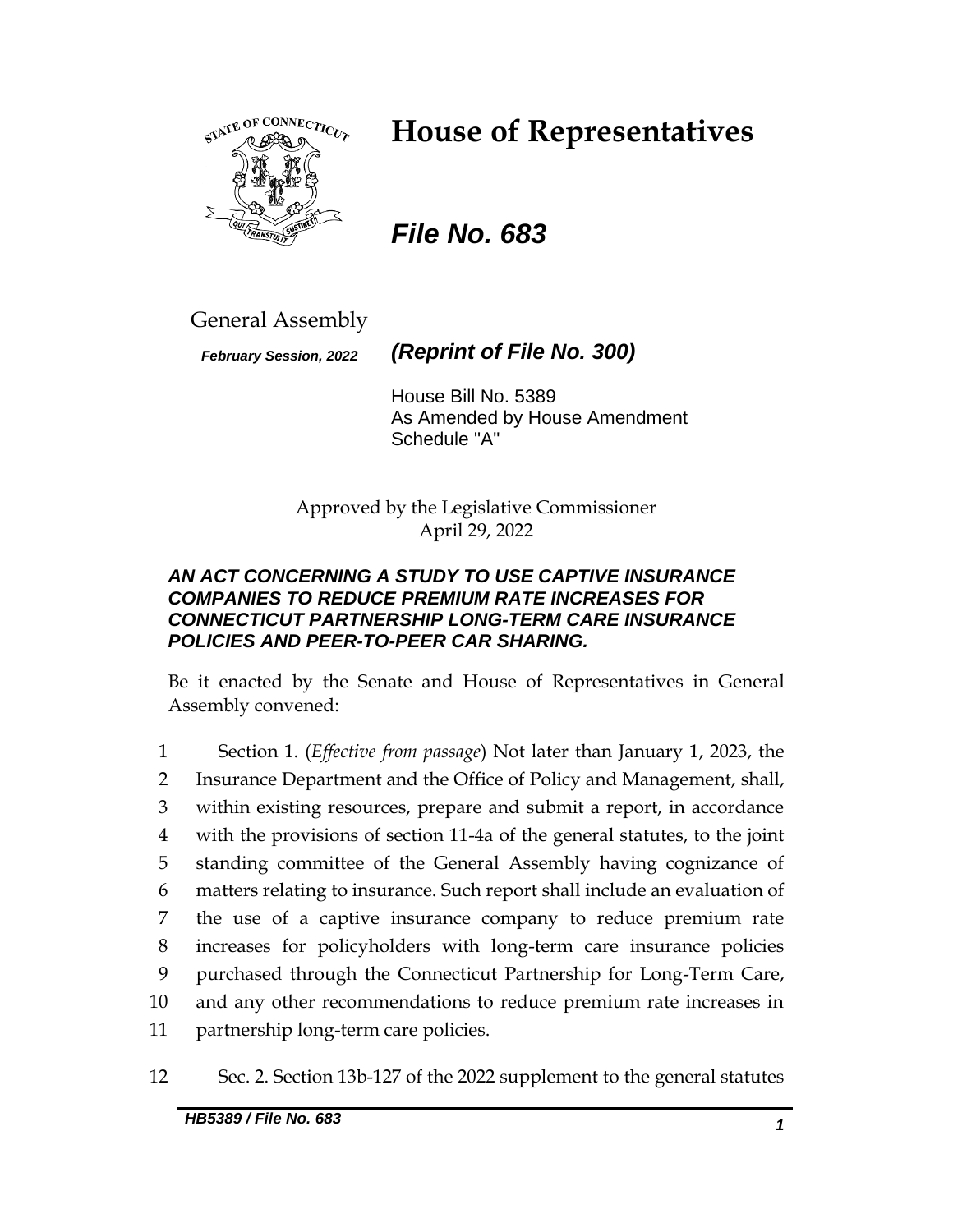is repealed and the following is substituted in lieu thereof (*Effective January 1, 2023*):

 For the purposes of this section and sections 13b-127a to 13b-127*l*, inclusive, as amended by this act:

 (1) "Peer-to-peer car sharing" means the authorized use of a **[**shared**]** vehicle **[**for a consideration**]** by a person other than the **[**shared vehicle**]** vehicle's owner through a peer-to-peer car sharing platform.

 (2) "Peer-to-peer car sharing company" or "company" means **[**any person, corporation, limited partnership or other legal entity that is engaged in the business of operating a car sharing platform to enable peer-to-peer car sharing in this state. "Peer-to-peer car sharing company"**]** a car sharing platform that connects vehicle owners with 25 drivers to enable the sharing of vehicles for financial consideration. 26 "Peer-to-peer car sharing company" does not include any person licensed pursuant to section 14-15.

 (3) "Car sharing platform" means a physical or electronic place, including, but not limited to, a store, a booth, an Internet web site, a catalog or a dedicated software application that allows a shared vehicle owner to make a shared vehicle available for peer-to-peer car sharing and connect a shared vehicle owner with a shared vehicle driver.

 (4) "Car sharing agreement" means the terms and conditions applicable to a shared vehicle owner and a shared vehicle driver that 35 govern the use of a shared vehicle through a peer-to-peer sharing platform. "Car sharing agreement" does not include any motor vehicle rental contracts.

 (5) "Shared vehicle" means a vehicle that is available for sharing **[**on a**]** through a peer-to-peer car sharing platform. "Shared vehicle" does not include a passenger motor vehicle used for rental purposes by any person licensed pursuant to section 14-15.

(6) "Shared vehicle driver" means a person authorized by the shared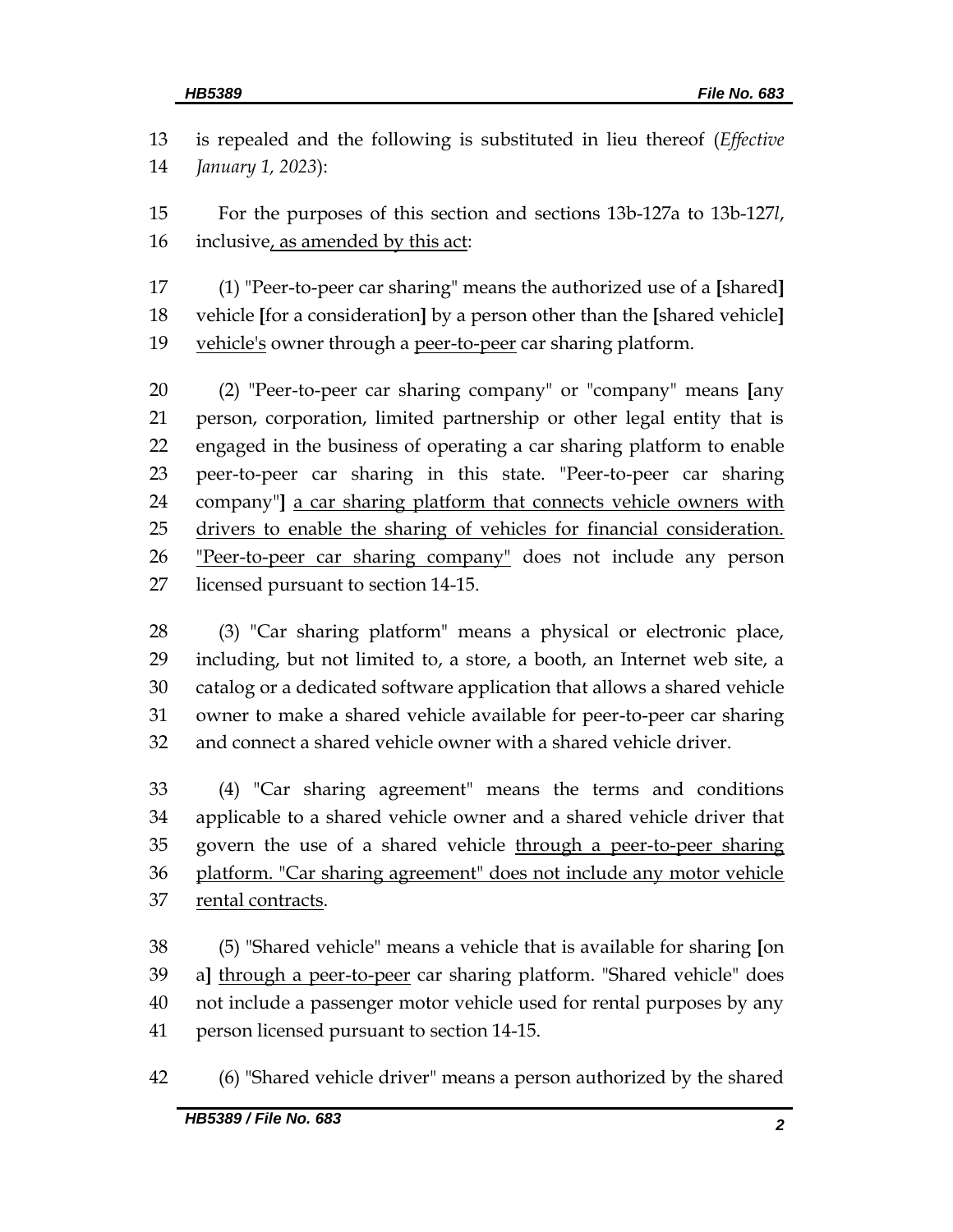vehicle owner to drive the shared vehicle under a car sharing agreement. "Shared vehicle driver" does not include a lessee, as that term is used in section 14-15.

 (7) "Shared vehicle owner" means the registered owner, or a person or entity designated by the registered owner, of a vehicle made available 48 on a peer-to-peer car sharing platform. "Shared vehicle owner" does not include a person licensed or required to be licensed pursuant to section 50 14-15.

 (8) "Car sharing delivery period" means the period of time during which a shared vehicle is being delivered to the location of the car sharing start time, if applicable, as documented by the car sharing agreement.

 (9) "Car sharing period" means the period of time that begins at the start of the car sharing delivery period or, if there is no car sharing delivery period, that begins at the car sharing start time, and ends at the car sharing termination time.

 (10) "Car sharing start time" means the time when a shared vehicle driver takes possession and control of the shared vehicle at or after the time the reservation of a shared vehicle is scheduled to begin **[**pursuant to a car sharing agreement**]** as documented in the records of the peer-to-peer car sharing platform.

 (11) "Car sharing termination time" means the earliest of the following events:

 (A) The expiration of the agreed upon period of time established for the use of a shared vehicle according to the terms of the car sharing agreement if the shared vehicle is delivered to the location agreed upon in such agreement;

 (B) When the shared vehicle is returned to a location as alternatively agreed upon by the shared vehicle owner and shared vehicle driver as communicated through a car sharing platform and incorporated into the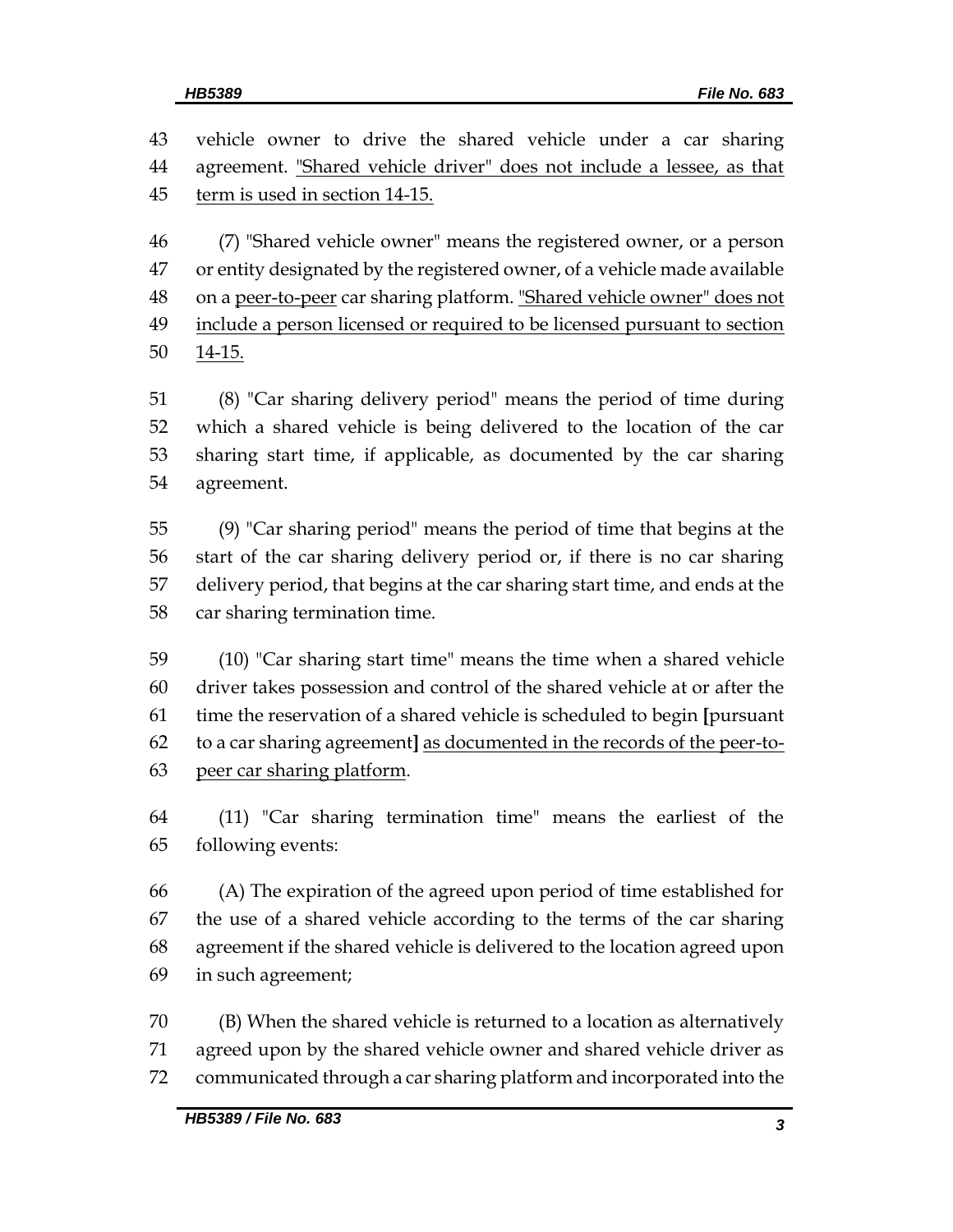car sharing agreement; or

 (C) When the shared vehicle owner or the shared vehicle owner's authorized designee takes possession and control of the shared vehicle.

 Sec. 3. Section 13b-127a of the 2022 supplement to the general statutes is repealed and the following is substituted in lieu thereof (*Effective January 1, 2023*):

 (a) Except as provided in subsection (b) of this section, a peer-to-peer car sharing company shall assume liability of a shared vehicle owner for bodily injury or property damage to third parties, or uninsured and underinsured motorist or personal injury protection losses, during the car sharing period in an amount stated in the peer-to-peer car sharing agreement, but not less than the minimum amounts required by subsection (a) of section 14-112.

 (b) The assumption of liability under subsection (a) of this section shall not apply to any shared vehicle owner who: (1) Makes an intentional or fraudulent material misrepresentation or omission to the peer-to-peer car sharing company or on the car sharing platform before the car sharing period in which the liability arose; or (2) acts in concert with a shared vehicle driver who fails to return the shared vehicle pursuant to the car sharing agreement.

 (c) The assumption of liability under subsection (a) of this section 94 shall apply to bodily injury, property damage, uninsured and 95 underinsured motorist or personal injury protection losses by damaged third parties, in accordance with section 14-112.

 **[**(c)**]** (d) A peer-to-peer car sharing company shall ensure that, during each car sharing period, the shared vehicle owner and the shared vehicle driver are insured under an automobile liability insurance policy that: (1) Provides insurance coverage in amounts not less than the minimum amounts required by subsection (a) of section 14-112; and (2) recognizes that the shared vehicle insured under the policy is made available and used through a car sharing platform, or does not exclude the use of a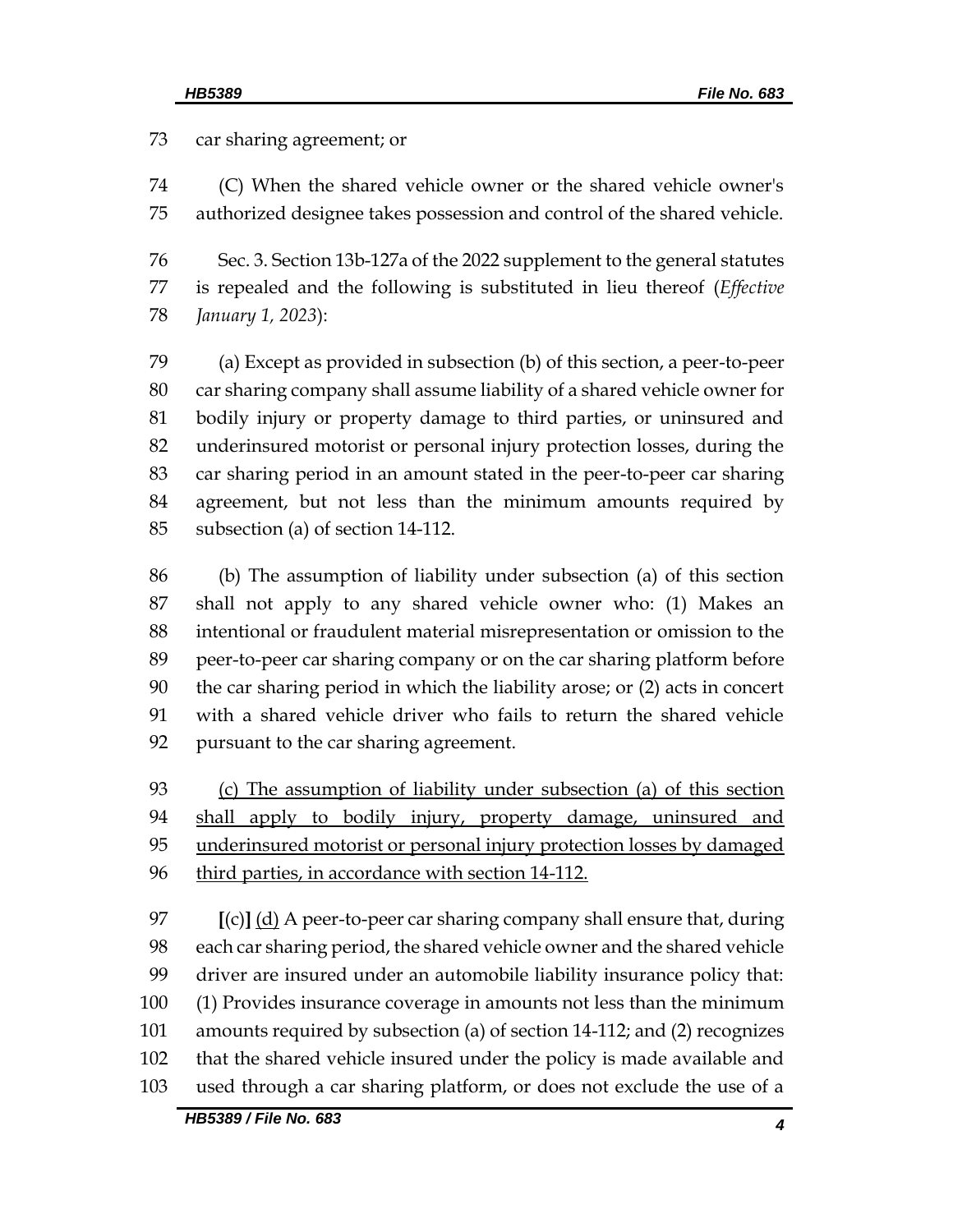shared vehicle by a shared vehicle driver. **[**(d)**]** (e) The coverage requirements of subsection **[**(c)**]** (d) of this section may be satisfied by an automobile liability insurance maintained by the shared vehicle owner, the shared vehicle driver, the peer-to-peer car sharing company or the shared vehicle owner, the shared vehicle driver and the peer-to-peer car sharing company. **[**(e)**]** (f) The **[**automobile liability insurance maintained pursuant to subsection (d) of this section shall assume primary liability for a claim:**]** insurer, insurers or peer-to-peer car sharing company providing or maintaining coverage under subsection (d) or (e) of this section shall assume primary liability for a claim when: (1) **[**During each car sharing period;**]** A dispute exists as to who was 116 in control of the shared motor vehicle at the time of the loss and the peer- to-peer car sharing company does not have available, did not retain or fails to provide the information required by section 13b-127d; or (2) **[**When a dispute exists as to who was in control of the shared vehicle at the time of the loss and the peer-to-peer car sharing company does not have available, did not retain or fails to provide the information required by section 13b-127d that relates to the claim; or**]** A dispute exists as to whether the shared vehicle was returned to the alternatively agreed upon location as agreed to by the shared vehicle owner and the shared vehicle operator.

 **[**(3) When a dispute exists as to whether the shared vehicle was returned to the alternatively agreed upon location as communicated through the car sharing platform and incorporated into the car sharing agreement.

 (f) If a claim occurs during the car sharing period in another state with minimum financial responsibility requirements that are higher than the minimum amounts required by subsection (a) of section 14-112, the automobile liability insurance policy maintained pursuant to subsection (d) of this section shall provide coverage to satisfy the minimum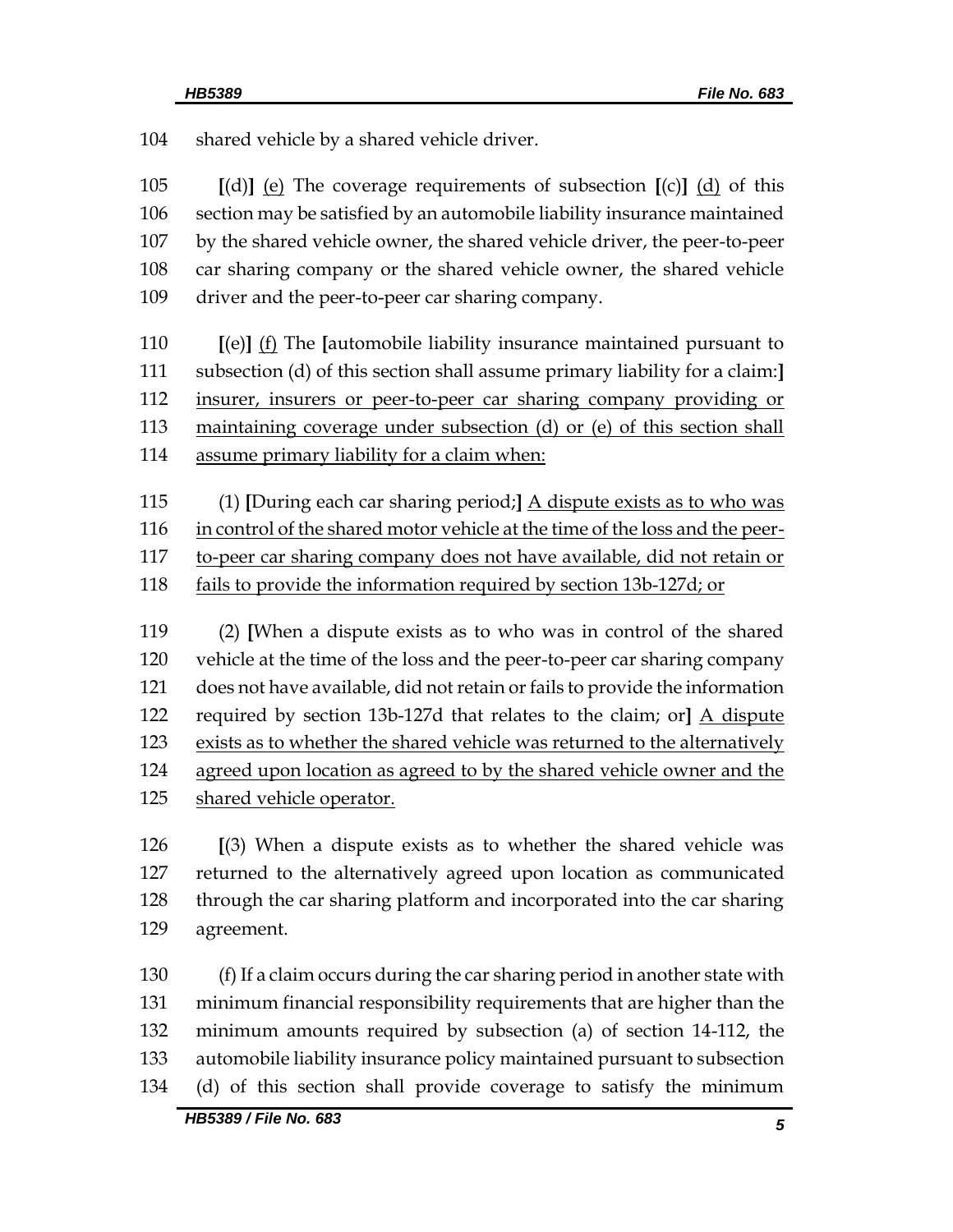amounts required by the other state, up to the applicable policy limits.**]**

 (g) The liability insurance described in subsection (e) of this section 137 that satisfies the insurance requirement of subsection (d) of this section shall be primary during each car sharing period and in the event that a claim occurs in another state with minimum financial responsibility limits higher than those established in subsection (a) of section 14-112, during the car sharing period, the coverage maintained under subsection (e) of this section shall satisfy the difference in minimum coverage amounts, up to the applicable policy limits.

 **[**(g)**]** (h) If an automobile liability insurance policy maintained by a shared vehicle owner or shared vehicle driver has lapsed or does not provide the coverage required pursuant to subsection **[**(c)**]** (d) of this section, the **[**peer-to-peer car sharing company's automobile liability insurance policy shall provide such coverage**]** insurance maintained by a peer-to-peer car sharing company shall provide the coverage required 150 by subsection (d) of this section, beginning with the first dollar of a claim, and **[**the insurance company issuing such policy**]** shall have the duty to defend a claim except under circumstances as set forth in subsection (b) of this section.

 **[**(h)**]** (i) Coverage under an automobile insurance policy maintained by the peer-to-peer car sharing company shall not be contingent on another automobile insurance company first denying a claim, nor shall such other insurance company be required to first deny a claim.

**[**(i)**]** (j) Nothing in this section shall:

 (1) Limit the liability of the peer-to-peer car sharing company for any act or omission of the company that results in bodily injury to any person as a result of the use of a shared vehicle through a car sharing platform; or

 (2) Limit the ability of the peer-to-peer car sharing company to contract for indemnification from the shared vehicle owner or the shared vehicle driver for economic loss sustained by the company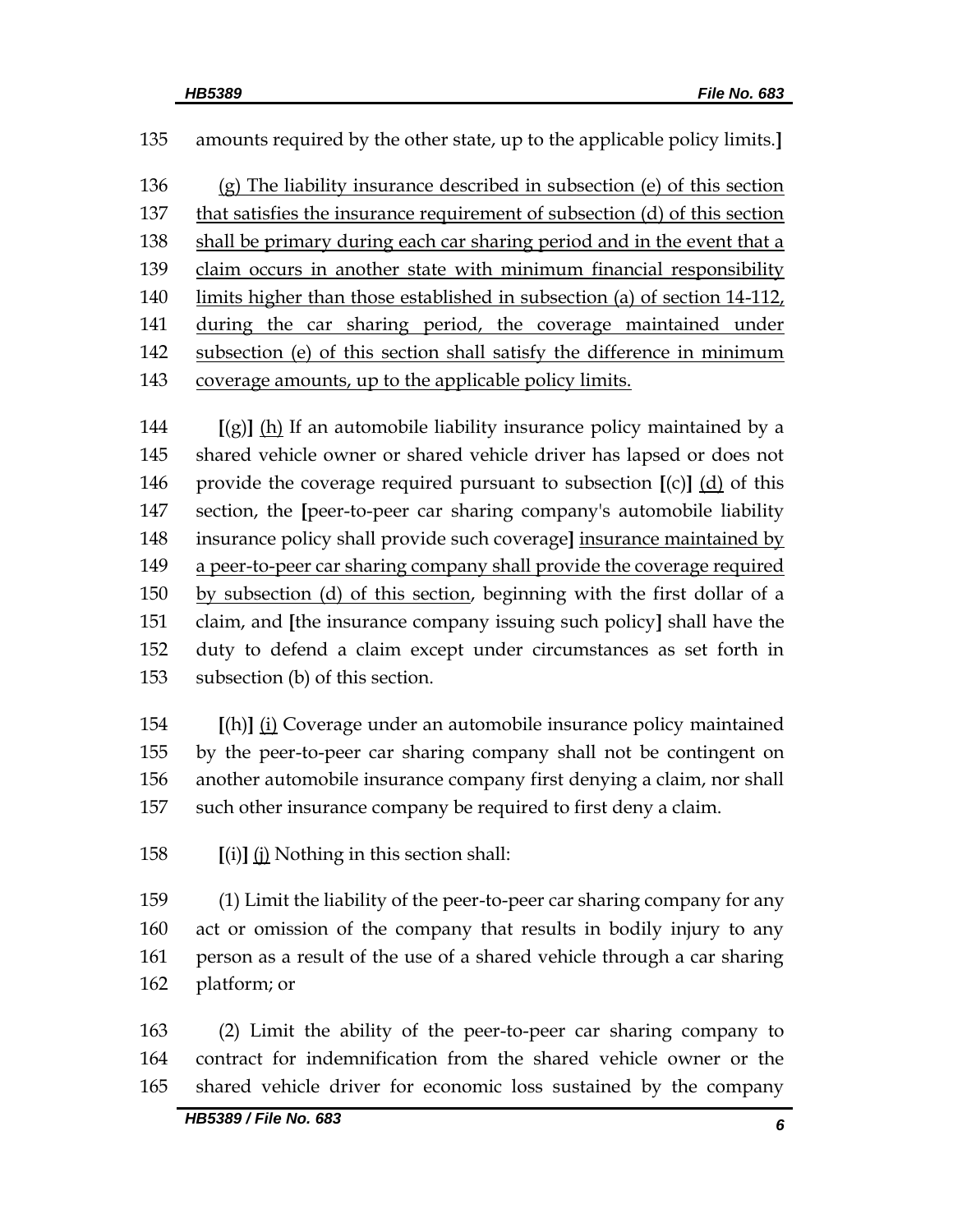resulting from a breach of the terms and conditions of the car sharing agreement.

 Sec. 4. Section 13b-127c of the 2022 supplement to the general statutes is repealed and the following is substituted in lieu thereof (*Effective January 1, 2023*):

 (a) An insurance company that offers automobile liability insurance coverage in this state may offer automobile liability insurance policies to individuals that exclude any or all coverage and the duty to defend or indemnify any claim afforded under a shared vehicle owner's automobile liability insurance policy. Such exclusions may include, but are not limited to: (1) Liability coverage for bodily injury and property damage; (2) personal injury protection coverage; (3) uninsured and underinsured motorist coverage; (4) medical payments coverage; (5) comprehensive physical damage coverage; or (6) collision physical damage coverage.

 (b) Nothing in this section shall be construed to: (1) Invalidate or limit an exclusion contained in an automobile liability insurance policy, including any insurance policy that excludes coverage for motor vehicles made available for rent, sharing, hire or business use, or (2) invalidate, limit or restrict an insurance **[**company that offers**]** company's ability to offer automobile liability insurance coverage to underwrite, cancel or not renew any insurance policy. Nothing in this section shall be construed to invalidate, limit or restrict an insurer's ability to cancel and not renew policies.

 Sec. 5. Section 13b-127e of the 2022 supplement to the general statutes is repealed and the following is substituted in lieu thereof (*Effective January 1, 2023*):

 A peer-to-peer car sharing company and a shared vehicle owner shall be exempt from vicarious liability **[**in accordance**]** consistent with 49 USC 30106, as amended from time to time, and under any state law or municipal ordinance that imposes liability solely based on vehicle ownership.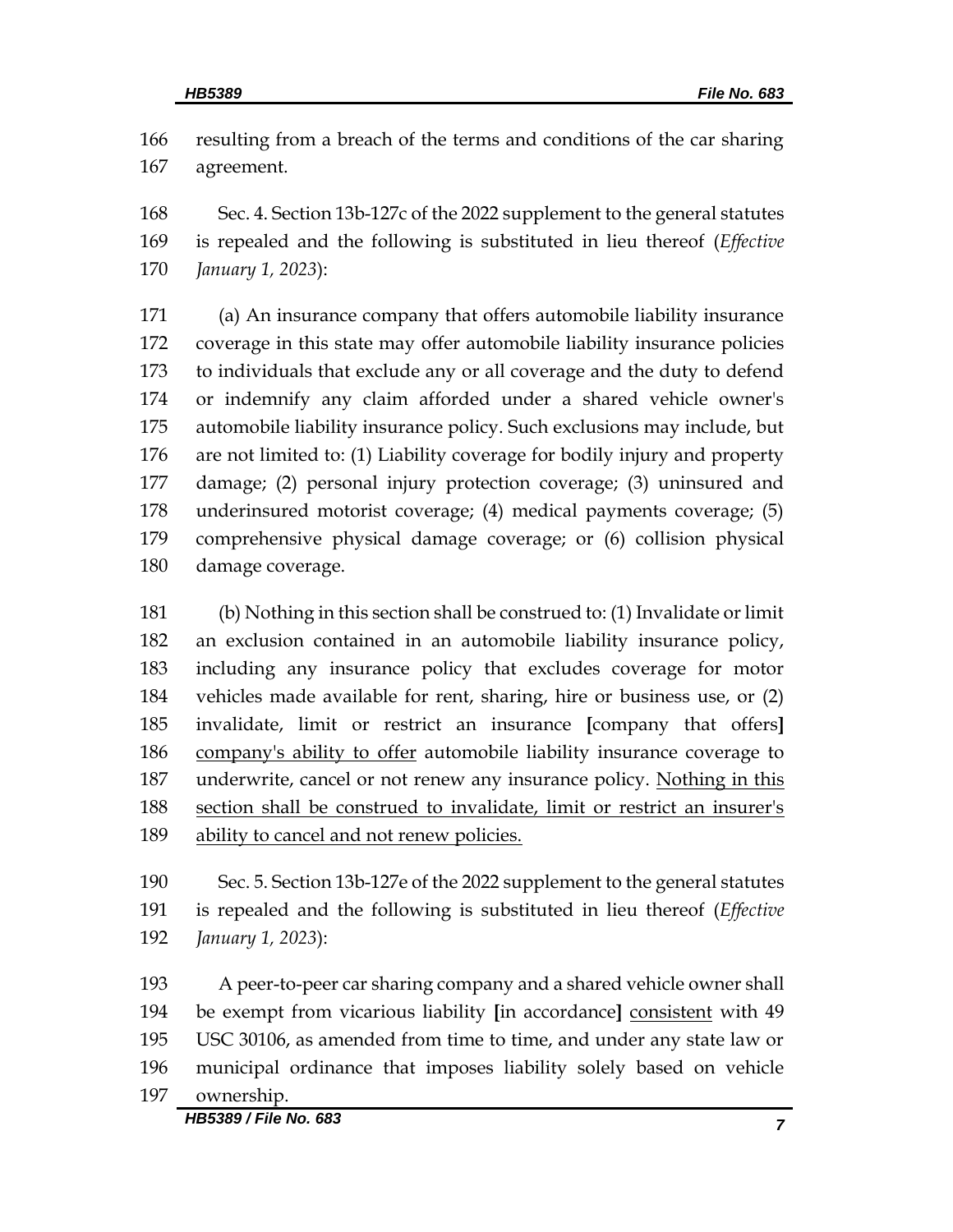| This act shall take effect as follows and shall amend the following<br>sections: |                 |             |
|----------------------------------------------------------------------------------|-----------------|-------------|
| Section 1                                                                        | from passage    | New section |
| Sec. 2                                                                           | January 1, 2023 | 13b-127     |
| Sec. 3                                                                           | January 1, 2023 | 13b-127a    |
| Sec. 4                                                                           | January 1, 2023 | 13b-127c    |
| Sec. 5                                                                           | January 1, 2023 | 13b-127e    |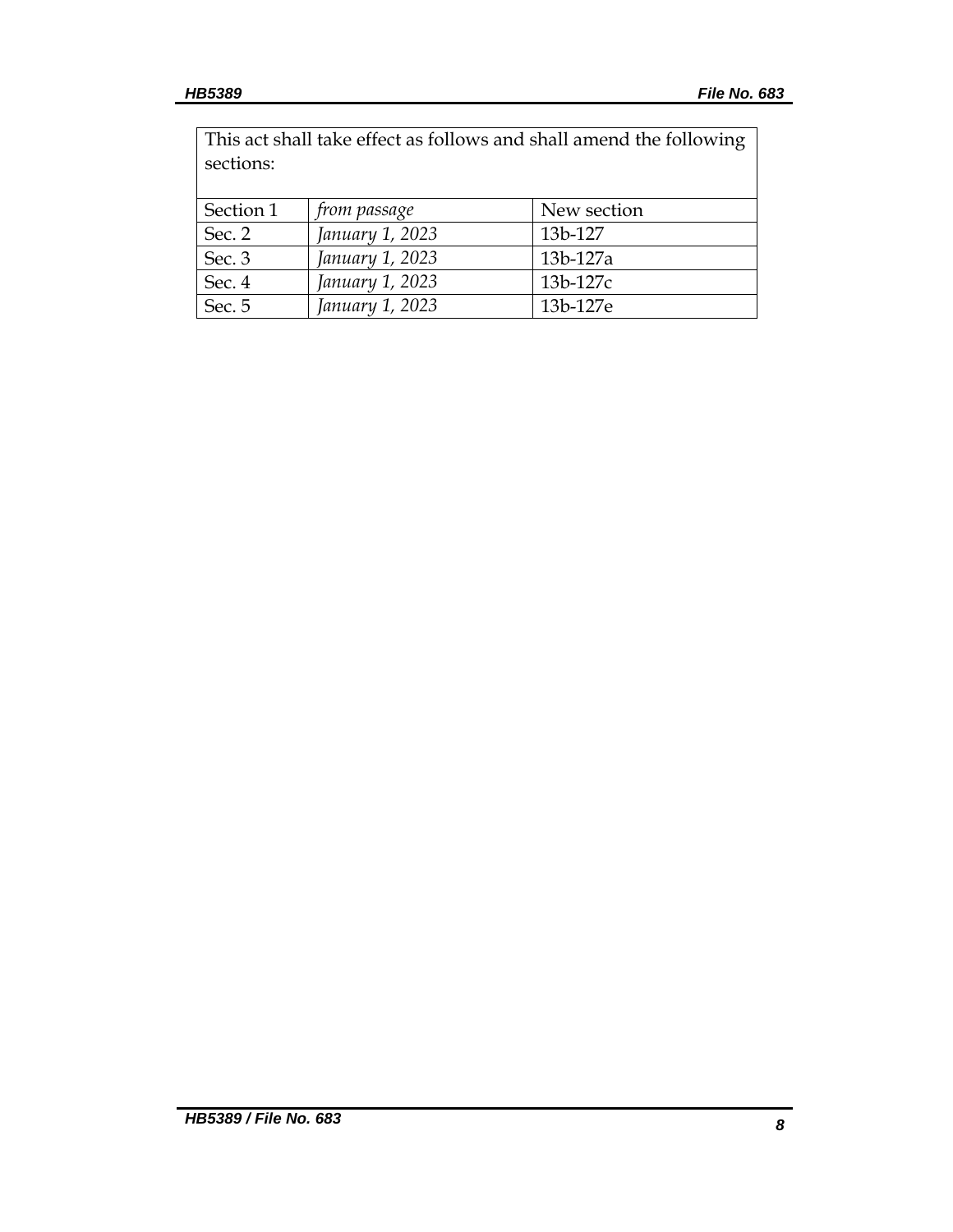*The following Fiscal Impact Statement and Bill Analysis are prepared for the benefit of the members of the General Assembly, solely for purposes of information, summarization and explanation and do not represent the intent of the General Assembly or either chamber thereof for any purpose. In general,*  fiscal impacts are based upon a variety of informational sources, including the analyst's professional knowledge. Whenever applicable, agency data is consulted as part of the analysis, however final *products do not necessarily reflect an assessment from any specific department.*

#### *OFA Fiscal Note*

*State Impact:* None

#### *Municipal Impact:* None

#### *Explanation*

The bill requires the Insurance Department and the Office of Policy and Management to prepare a report that evaluates the potential use of a captive insurance company to reduce premium rate increases for policyholders with Connecticut Partnership long-term care insurance policies. This is not anticipated to result in a fiscal impact because the agencies have the necessary expertise to prepare and submit such a report to the Insurance and Real Estate Committee by January 1, 2023.

The bill also makes various changes to statutes regarding peer-topeer (P2P) car sharing and insurance, which are not anticipated to have a fiscal impact.

House "A" strikes the language in the underlying bill and the associated fiscal impact and replaces it with the impact described above.

#### *The Out Years*

*State Impact:* None

*Municipal Impact:* None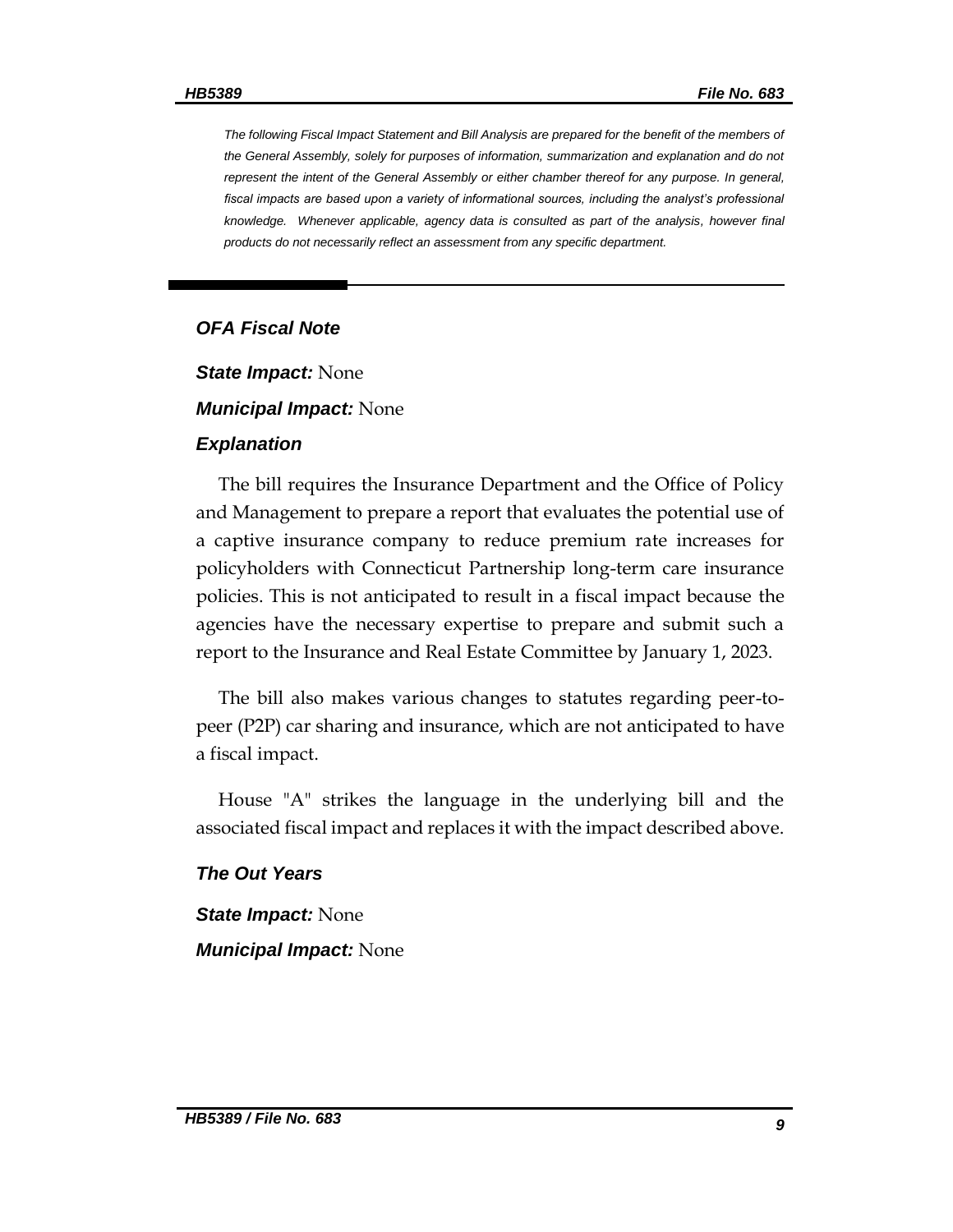## **OLR Bill Analysis HB 5389 (as amended by House "A")\***

#### *AN ACT CONCERNING INSURANCE.*

#### **SUMMARY**

This bill makes changes to the state's peer-to-peer (P2P) car sharing requirements. P2P car sharing is when people share their vehicles for compensation through a platform operated by a P2P car sharing company (e.g., Turo and Getaround).

The bill defines "P2P car sharing company" as a car sharing platform that connects owners with drivers to enable sharing vehicles for financial consideration, whereas current law defines it as a person or business entity engaged in the business of operating a car sharing platform to enable P2P car sharing in the state. As under existing law, a "car sharing platform" is a physical or electronic place, including a website or software application, that allows a shared vehicle owner to make a vehicle available for P2P car sharing. (The legal effect of changing the definition from a person or legal entity to a platform is unclear). It also explicitly excludes motor vehicle rental contracts from P2P car sharing agreements and makes other changes to exclude car rental-related terms from P2P car sharing definitions.

The bill makes minor and technical changes to the P2P car sharing insurance requirements. Among other things, it specifies that a P2P car sharing company's assumption of liability, as required under existing law, applies to bodily injury, property damage, and uninsured and underinsured motorist or personal injury protection losses by damaged third parties. It also specifies that the law does not invalidate, limit, or restrict an insurer's ability to cancel or not renew policies.